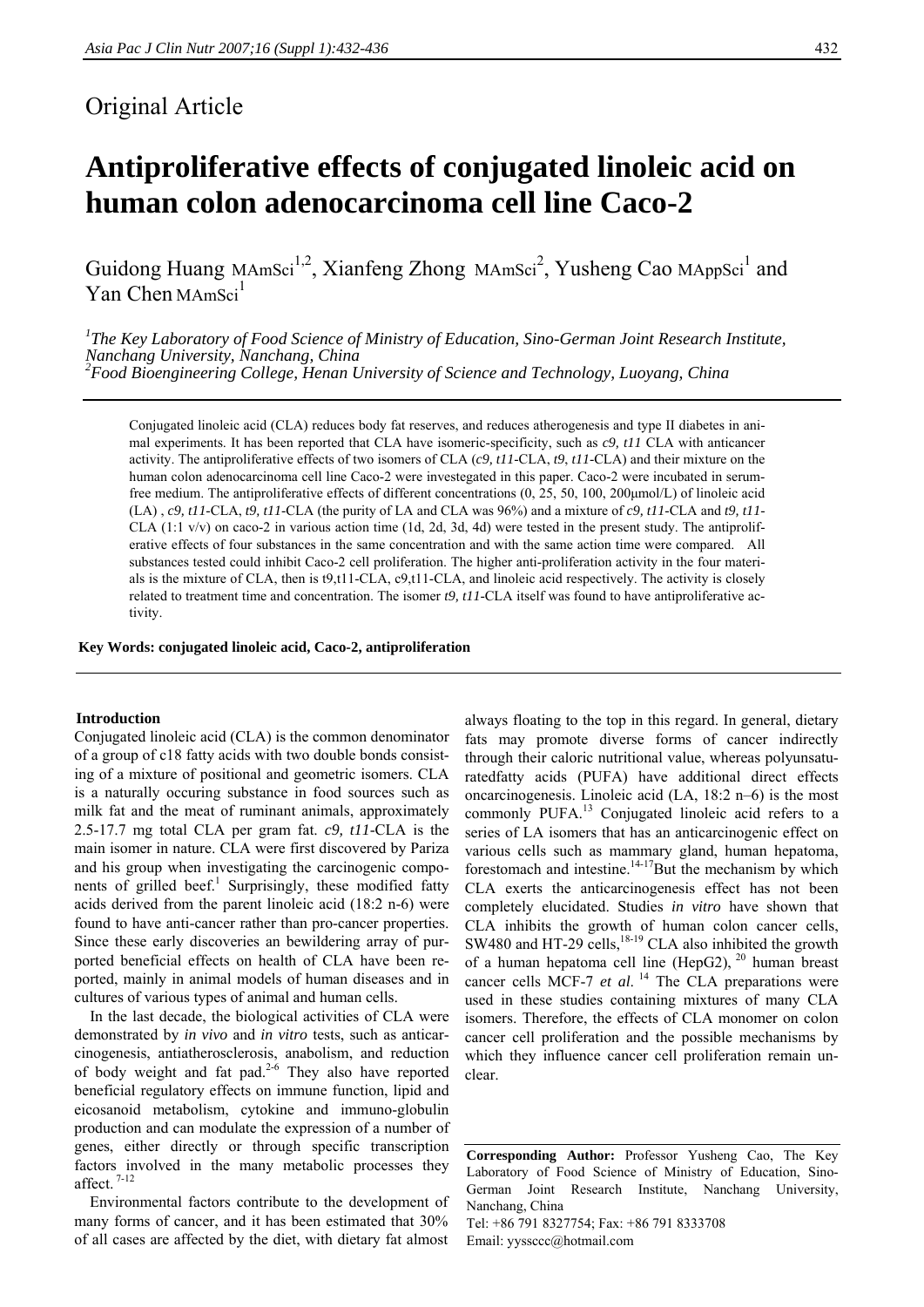The effects of different concentrations of linoleic acid, *c9, t11*-CLA, *t9,t11*-CLA and these two CLA mixture on the Caco-2 in various time was investigated in this study. The antiproliferative effects of four substances in the same concentration and the same action time were compared.

#### **Methods**

### *Matierals*

Human colon adenocarcinoma cell line Caco-2 were from The Cell Bank, Shanghai Institute of Cell Biology. Heatinactivated Fetal bovine serum, Dullbecco's modified Eagle's medium (DMEM), Trypsin-EDTA, penicillin and streptomycin were from Gibco BRL (Santa clara, CA, USA). 3-(4,5-dimethylthiazol-2-yl)-2, 5-dipheyltetrazolium bromide (MTT) was from Sigma Chemical Co. (St. Louis, Mo, USA). Serum-free Medium (SFM) was from Institute of Haematology, Jiangxi Medical College.

LA, *c9, t11*-CLA, *t9, t11*-CLA (the purity of LA and CLA were 96%) and the mixture of *c9, t11*-CLA and *t9, t11*-CLA (1:1, v/v) were prepared in our laboratory. All of these substances tested were dissolved in 96% ethanol. According to the cytotoxic test, the concentrations of 4 materials used in this research were 0, 25, 50, 100, 200μmol/L, and 0.1% ethanol was used as control. All solutions were made with bi-distilled, deionized and  $CO<sub>2</sub>$ free water.

#### *Cell culture*

Caco-2 cells between the 10 and 40 passages were used for the experiment. Cell were routinely maintained and subculture in 50 cm<sup>2</sup> plastic flasks at 37 $\degree$ C in a humidified  $CO<sub>2</sub>$  incubator (95% air and 5%  $CO<sub>2</sub>$ ). The complete medium for cell maintenance was 4.5 g/L glucose DMEM containing L-glutamine, 10% FBS, 100u/mL penicillin, and 100 μg/mL streptomycin. When cells were 80% confluent, they were subcultured using 0.25% trypsin and 0.02% EDTA in D-Hanks' balanced salt solution (HBS), and the medium was changed every 48 h. All cultures contained ascorbic acid (50 ng/mL) and  $\alpha$ -tocophenol phosphate (20 ng/mL) to protect fatty acids from oxidation. Prior to each experiment, cell number was determined with a cell counter based on conductivity measurement, and the viability of cells was assayed by the trypan blue dye exclusion test.

#### *Substances tested*

LA, *c9, t11*-CLA, *t9, t11*-CLA and the mixture of *c9, t11*- CLA and *t9, t11*-CLA (1:1, v/v) were used in this study. For each substance, four concentrations of 0, 25, 50, 100, 200μmol/L were used to test the concentration effect, and four period of 1, 2, 3, 4 days to test the time effect.

#### *MTT assay*

MTT is a tetrazolium salt that can be cleaved by mitochondrial dehydrogenase in living cells but not dead one to give a dark blue product measured with spectrometer. The effects of LA, *c9, t11*-CLA, *t9, t11*-CLA and the mixture of *c9, t11*-CLA and *t9, t11*-CLA on cell growth were tested by MTT method. On day 0, cells were seeded in 96-well plates at a density of  $1.0 \times 10^4$  cells per well. To determine the effects of the four materials better, On day 2, the original growth medium was removed and re-

placed with serum-free medium containing various concentrations of the substances tested (0-200 μmol/L) dissolved in ethanol. Although 0.1% ethanol in the medium had no detectable effects on cell growth, the same concentration of ethanol was also added to the controls. Caco-2 cell was cultured for 1, 2, 3, 4 days continuously, then, the medium was discarded, 20 μl MTT solution (0.5 mg/mL in PBS) was added to all wells, and the cells were incubated for 4h at 37°C in a humidified  $CO<sub>2</sub>$  incubator (95% air and 5%  $CO<sub>2</sub>$ ). 100 μl DMSO was added to each well to dissolve water insoluble MTT-formazan crystals. The plates were transferred to microplatereader. Absorbance was recorded at 570 nm. All experiments were performed at least 4 times with 4 wells of each concentration.

#### *Statistics*

Values were expressed as mean  $\pm$  S.D. One-way ANOVA was performed with the Statistics Analysis System (SAS Users Guide Statistics, SAS Institute, Cary, NC). The statistical significance of the differences was assumed at *p*<0.05 (\*).

#### **Results and discussion**

The increasing incidence of colorectal cancer, already one of the most prevalent cnacers in the West, makes urgent the development of strategies to prevent this disease. With regard to prevention, diet and non-steroidal antiinflammatory drugs have drawn considerable attention in recent years.<sup>21</sup> Cancer is frequently described as a disorder of the balance between cell proliferation and cell death. A better understanding of the intrinsic differences between normal and cancer cells should lead to the development of more effective therapeutic interventions for the prevention of tumor progression. Earlier *in vitro* studies indicated that CLA inhibited colon cancer cell growth (Caco-2, HT-29, SW480, *et al*).22-25 Studies in vitro tend to support the anti-cancer effects of CLA and show that they inhibit cell proliferation, inhibit eicosanoid formation and induce apoptosis by modulating p53 and bcl-2 expression in human prostate cancer (PC3) cell lines. 26 The



#### 1.1d 2.2d 3.3d 4.4d

**Figure1.** Effect of LA of the same concentration on Caco-2 cell growth in different time. \*The significant different of concentrations  $(p<0.05)$ . Values with different letters were significant different in time  $(p<0.05)$ . Values with the same letter were no significant different.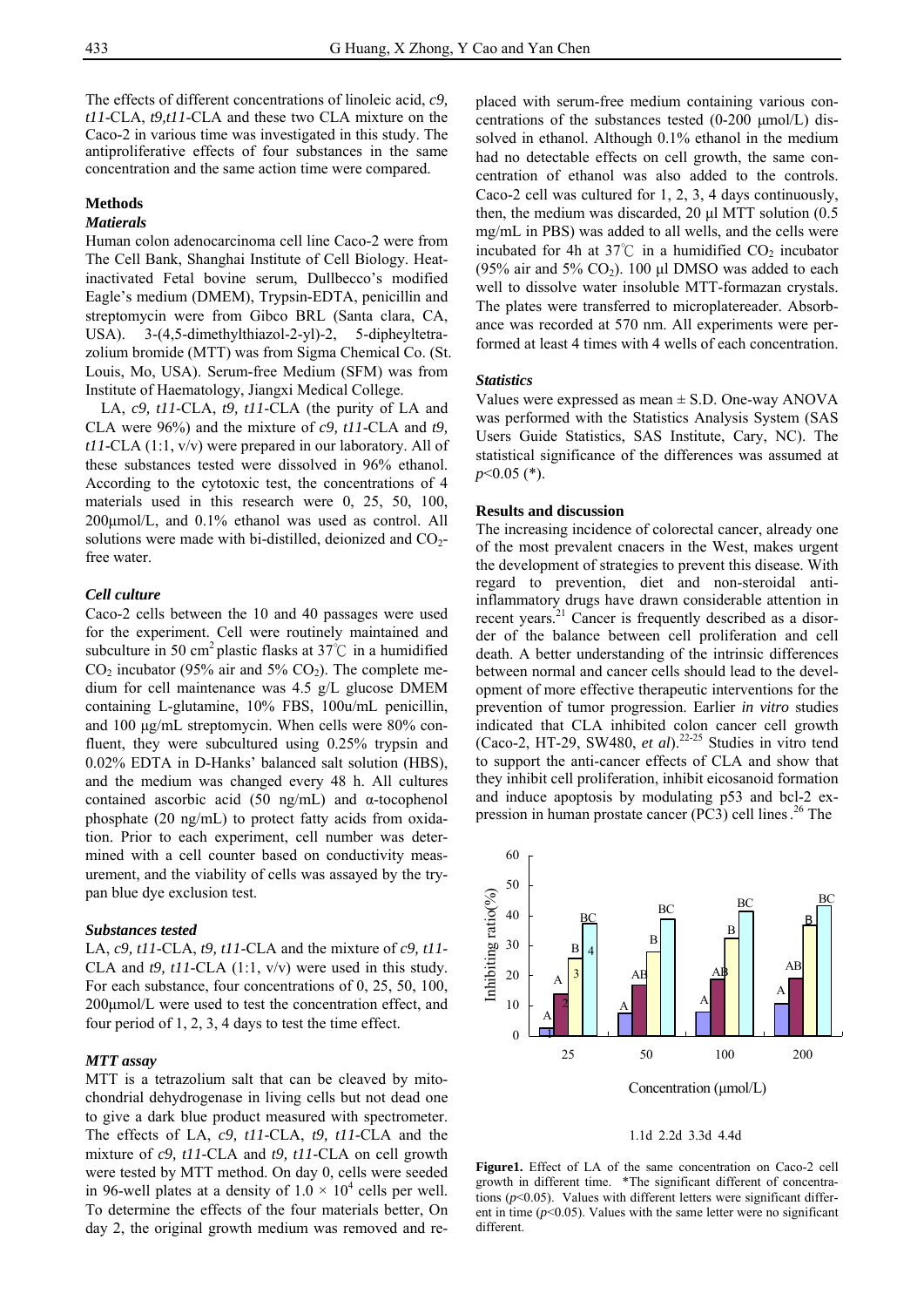

Figure 2. Effect of c9,t11-CLA of the same concentration on Caco-2 cell growth in different time. \*The significant different of concentrations  $(p<0.05)$ . Values with different letters were significant different in time  $(p<0.05)$ . Values with the same letter were no significant different.



1.1d 2.2d 3.3d 4.4d

Figure 3. Effect of t9,t11-CLA of the same concentration on Caco-2 cell growth in different time. \*The significant different of concentrations  $(p<0.05)$ . Values with different letters were significant different in time  $(p<0.05)$ . Values with the same letter were no significant different.



1.1d 2.2d 3.3d 4.4d

**Figure 4.** Effect of the mixture of CLA of the same concentration on Caco-2 cell growth in different time. \*The significant different of concentrations  $(p<0.05)$ . Values with different letters were significant different in time  $(p<0.05)$ . Values with the same letter were no significant different.

others report that the two main isomers of CLA elicit different effects on eicosanoid production and oncogene regulation to induce apoptosis. The *t10, c12*-CLA isomer affected mainly eicosanoid formation and the COX-2 enzyme whilst *c9,t11*-CLA affected the expression of oncogenes. Similarly, Palombo *et al*. have shown that both isomers of CLA have anti-proliferative and pro-apoptotic effects on hum an prostate cancer cells.<sup>27</sup> CLA isomers elicited signiffcant anti-proliferative effects on human HT-29 colorectal cancer cells *in vitro* through inhibition of DNA synthesis and induction of apoptosis. 24 CLA inhibited the heregulin-a-induced phosphorylation of ErbB2 and ErbB3, recruitment of p85 subunit of PI3-kinase to the ErbB3 receptor, ErbB3 associated PI3-kinase activities and phosphorylation of Akt. CLA decreased ErbB2 and ErbB3 mRNA and protein expression in a dosedependent manner.<sup>24, 28</sup>

To assay antiproliferative effects of four materials, MTT assay was used to provides a quantitative determination of

**Table 1.** Effect of all substances in the same concentration on Caco-2 cell at 1d

|                   |                  |                       | $Concentration(\mu mol/L)$ |                       |                       |
|-------------------|------------------|-----------------------|----------------------------|-----------------------|-----------------------|
| Substances tested | control          | 25                    | 50                         | 100                   | 200                   |
| LA                | $1.33 \pm 0.1^z$ | $1.30 \pm 0.23^z$     | $1.23 \pm 0.17^z$          | $1.23 \pm 0.23^z$     | $1.19\pm0.22^{a,b}$   |
| $c9, t11$ -CLA    | $1.33 \pm 0.1$   | $1.20 \pm 0.15^a$     | $1.17\pm0.12^{a,b}$        | $1.14 \pm 0.10^{a,b}$ | $1.11 \pm 0.09^{a,b}$ |
| $t9, t11$ -CLA    | $1.33 \pm 0.1$   | $1.20 \pm 0.13^{a,b}$ | $1.16\pm0.09^{a,b}$        | $1.12 \pm 0.10^{a,b}$ | $1.10\pm0.04^{a,b}$   |
| the mixture CLA   | $1.33 \pm 0.1$   | $1.19 \pm 0.13^{a,b}$ | $1.15 \pm 0.14^{a,b}$      | $1.11 \pm 0.09^{a,b}$ | $1.07\pm0.07^{a,b}$   |

\*The significant different of concentrations (*p*<0.05). Values with different letters were significant different in time (*p*<0.05). Values with the same letter were no significant different.

**Table 2.** Effect of all substances in the same concentration on Caco-2 cell at 2d

| Substances tested | Concentration $(\mu mol/L)$ |                         |                   |                         |                   |
|-------------------|-----------------------------|-------------------------|-------------------|-------------------------|-------------------|
|                   | control                     | 25                      | 50                | 100                     | 200               |
| LA                | $1.33 \pm 0.08^a$           | $1.15 \pm 0.05^{\circ}$ | $1.11 \pm 0.05^b$ | $1.08 \pm 0.06^{\circ}$ | $1.07\pm0.13^{b}$ |
| $c9.t11-CLA$      | $1.33 \pm 0.08$             | $1.12 \pm 0.08^b$       | $1.10\pm0.17^b$   | $1.07\pm0.08^{b}$       | $1.06 \pm 0.10^b$ |
| $t9, t11$ -CLA    | $1.33 \pm 0.08$             | $1.11 \pm 0.18^b$       | $1.08 \pm 0.15^b$ | $1.07\pm0.06^b$         | $1.04\pm0.18^{b}$ |
| the mixture CLA   | $1.33 \pm 0.08$             | $1.10\pm0.12^b$         | $1.08 \pm 0.11^b$ | $1.06 \pm 0.14^{\circ}$ | $1.03 \pm 0.07^b$ |

\*The significant different of concentrations (*p*<0.05). Values with different letters were significant different in time (*p*<0.05). Values with the same letter were no significant different.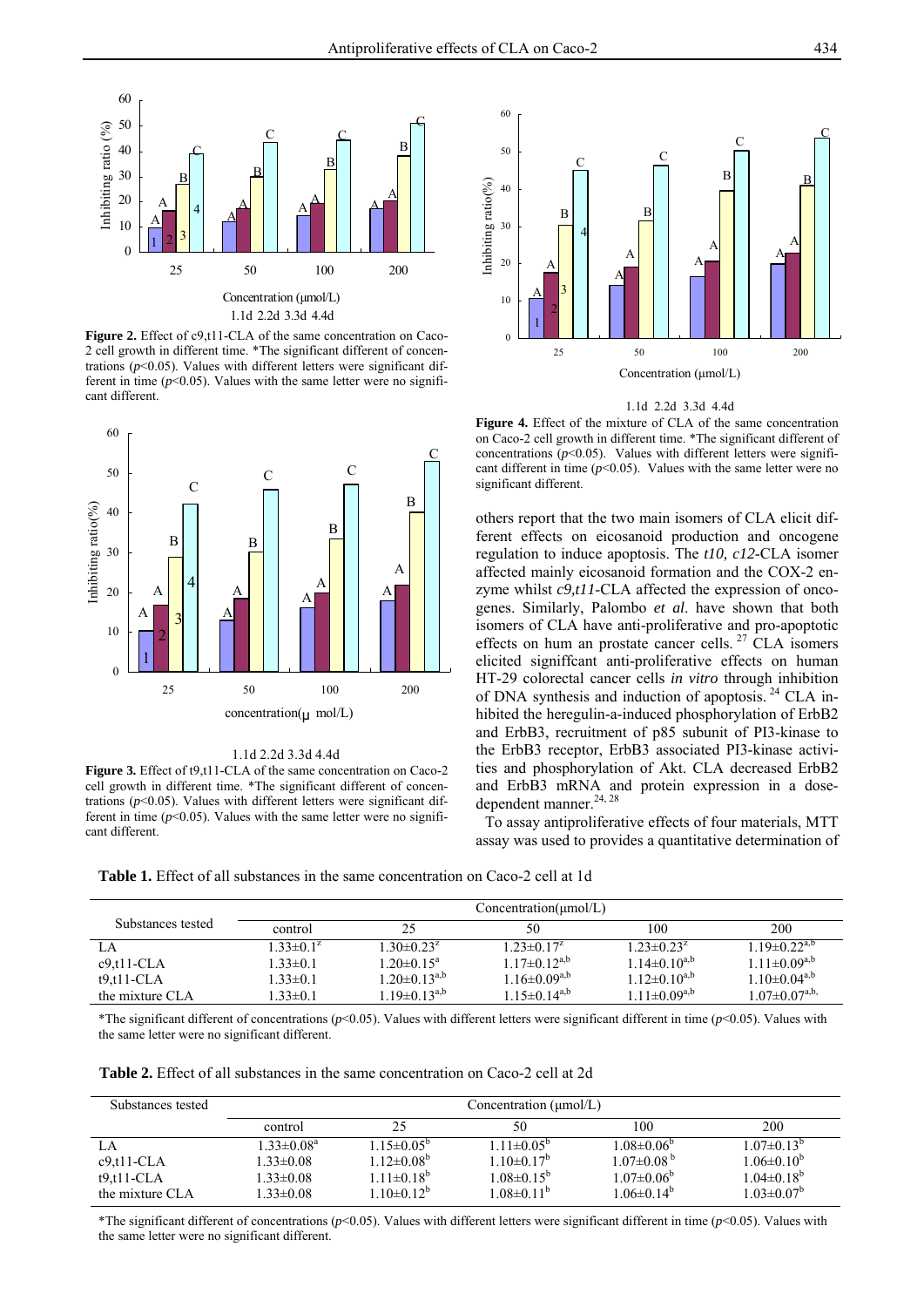|                                                         |                                                                                       |                                                                                              | Concentration $(\mu \text{mol/L})$                                                   |                                                                                                    |                                                                                    |
|---------------------------------------------------------|---------------------------------------------------------------------------------------|----------------------------------------------------------------------------------------------|--------------------------------------------------------------------------------------|----------------------------------------------------------------------------------------------------|------------------------------------------------------------------------------------|
| Substances tested                                       | control                                                                               | 25                                                                                           | 50                                                                                   | 100                                                                                                | 200                                                                                |
| LA<br>$c9.t11-CLA$<br>$t9, t11$ -CLA<br>the mixture CLA | $1.33 \pm 0.28$ <sup>a</sup><br>$1.33 \pm 0.28$<br>$1.33 \pm 0.28$<br>$1.33 \pm 0.28$ | $0.98 \pm 0.08^{\circ}$<br>$0.97 \pm 0.12^{\circ}$<br>$0.94 \pm 0.10^b$<br>$0.92 \pm 0.07^b$ | $0.96 \pm 0.13^{b}$<br>$0.93 \pm 0.23^{b}$<br>$0.93 \pm 0.17^b$<br>$0.91 \pm 0.14^b$ | $0.90 \pm 0.15^{\circ}$<br>$0.89 \pm 0.18^{\circ}$<br>$0.88 \pm 0.22^{\circ}$<br>$0.80 \pm 0.17^b$ | $0.84\pm0.13^{b}$<br>$0.82 \pm 0.13^{b}$<br>$0.80\pm0.21^{b}$<br>$0.78 \pm 0.19^b$ |

**Table 3.** Effect of all substances in the same concentration on Caco-2 cell at 3d

\*The significant different of concentrations (*p*<0.05). Values with different letters were significant different in time (*p*<0.05). Values with the same letter were no significant different.

|  |  | <b>Table 4.</b> Effect of all substances in the same concentration on Caco-2 cell at 4d |  |  |
|--|--|-----------------------------------------------------------------------------------------|--|--|
|--|--|-----------------------------------------------------------------------------------------|--|--|

|                                                         |                                                                                       |                                                                                                     | Concentration ( $\mu$ mol/L)                                                           |                                                                                      |                                                                                          |
|---------------------------------------------------------|---------------------------------------------------------------------------------------|-----------------------------------------------------------------------------------------------------|----------------------------------------------------------------------------------------|--------------------------------------------------------------------------------------|------------------------------------------------------------------------------------------|
| Substances tested                                       | control                                                                               | 25                                                                                                  | 50                                                                                     | 100                                                                                  | 200                                                                                      |
| LA<br>$c9.t11-CLA$<br>$t9, t11$ -CLA<br>the mixture CLA | $1.32 \pm 0.38$ <sup>a</sup><br>$1.32 \pm 0.38$<br>$1.32 \pm 0.38$<br>$1.32 \pm 0.38$ | $0.83\pm0.16^{\circ}$<br>$0.81 \pm 0.27$ <sup>b</sup><br>$0.76 \pm 0.33^{b}$<br>$0.73 \pm 0.33^{b}$ | $0.81 \pm 0.26^{\circ}$<br>$0.75 \pm 0.24^b$<br>$0.72 \pm 0.30^b$<br>$0.71 \pm 0.38^b$ | $0.77 \pm 0.22^{\circ}$<br>$0.74 \pm 0.16^b$<br>$0.70 \pm 0.23^b$<br>$0.66 \pm 0.32$ | $0.75 \pm 0.23^{\circ}$<br>$0.65 \pm 0.16^b$<br>$0.62 \pm 0.21^b$<br>$0.61 \pm 0.21^{b}$ |

\*The significant different of concentrations (*p*<0.05). Values with different letters were significant different in time (*p*<0.05). Values with the same letter were no significant different.

metabolically active cells in present study. Caco-2 cells were exposed to various concentrations of four materials for different times. The effects of LA, c9,t11-CLA, t9,t11- CLA, mixture of CLA on caco-2 cell growth were tested in different concentrations and times, the results were shown in the figure1-4 and in the table 1-4. The different concentrations (0, 25, 50, 100, 200 μmol/L) of all substances tested could inhibite the Caco-2 cell proliferation in various time  $(1d \cdot 2d \cdot 3d \cdot 4d)$  in comparison to the controls. The antiproliferative effects of four materials were closely related to the treatment time and the concentration. when substances tested was present continuously in the medium at the same concentration, Caco-2 cell growth was inhibited in a time-dependent manner, the inhibiting ratio were significantly different in various time  $(p<0.05)$ . When substances tested was present continuously in the medium in the same time, Caco-2 cell growth was inhibited in a concentration-dependent manner, however the inhibiting ratio were not significantly different at different concentration.

The present study has shown that all substances tested could inhibit Caco-2 cell growth, and the higher antiproliferative activity in the four materials is the mixture of the CLA (t9, t11-CLA, c9, t11-CLA), then is t9, t11-CLA, c9,t11-CLA, and LA, respectively. According to our knowledge, the anticarcinogenic activity of t9, t11-CLA have not been reported now. The inhibitory ratio of the four materials at the same time were not significantly different at different concentrations. The four materials tested inhibited Caco-2 cells growth in dose-dependent and time-dependent manner. And the strongest of the antiproliferative activities in the four materials was the mixture of CLA and t9, t11-CLA.

#### **Acknowledgments**

Special thanks to professor Yucheng Dai and Keng Yuan for their helpful suggestions and assistance.

#### **References**

- 1. Pariza MW and Ha YL. Conjugated dienoic derivatives of linoleic acid: a new class of anti- carcinogens. Med Oncol Tumor Pharmacother 1990; 7:169-171.
- 2. Kloss R, Linscheid J, Johnson A, Lawson B, Edwards K, Linder T, Stocker K, Petitte J and Kern M. Effects of conjugated linoleic acid supplementation on blood lipids and adiposity of rats fed diets rich in saturated versus unsaturated fat. Pharmacol Res 2005; 51: 503-507.
- 3. Kritchevsky D, Tepper SA, Wright S, Czarnecki SK, Wilson TA and Nicolosi RJ. Conjugated linoleic acid isomer effects in atherosclerosis: growth and regression of lesions. Lipids 2004; 39: 611-616.
- 4. Houseknecht KL, Vanden HJ P, MoyaCamarena SY, Portocarrero CP, Peck LW, Nickel KP and Belury MA. Dietary conjugated linoleic acid normalizes impaired glucose tolerance in the Zucker diabetic fatty fa/fa rat. Biochem-Biophys Res Commun 1998; 244: 678-682.
- 5. O'Shea M, Bassaganya-Riera J and Mohede IC. Immunomodulatory properties of conjugated linoleic acid. Am J Clin Nutr 2004; 79: 1199S-1206S.
- 6. Shultz TD, Chew BP and Seaman WR. Differential stimulatory and inhibitory responses of human MCF-7 breast cancer cells to linoleic acid and conjugated linoleic acid in culture. Anticancer Res 1992; 12: 2143-2145.
- 7. Zhang H, Guo Y and Yuan J. Conjugated linoleic acid enhanced the immune function in broiler chicks. Br J Nutr  $2005: 94: 746-752$ .
- 8. Lai C, Yin J, Li D, Zhao L and Chen X. Effects of dietary conjugated linoleic acid supplementation on performance and immune function of weaned pigs. Arch Anim Nutr 2005; 59: 41-51.
- 9. House RL, Cassady JP, Eisen EJ, McIntosh MK and Odle J. Conjugated linoleic acid evokes de-lipidation through the regulation of genes controlling lipid metabolism in adipose and liver tissue. Obes Rev 2005; 6: 247-258.
- 10. Ringseis R, Saal D, Muller A, Sternhart H and Eder K. Dietary conjugated linoleic acids lower the triacylglycerol concentration in the milk of lactating rats and impair the growth and increase the mortality of their suckling pups. J Nutr 2004; 134: 3327-3334.